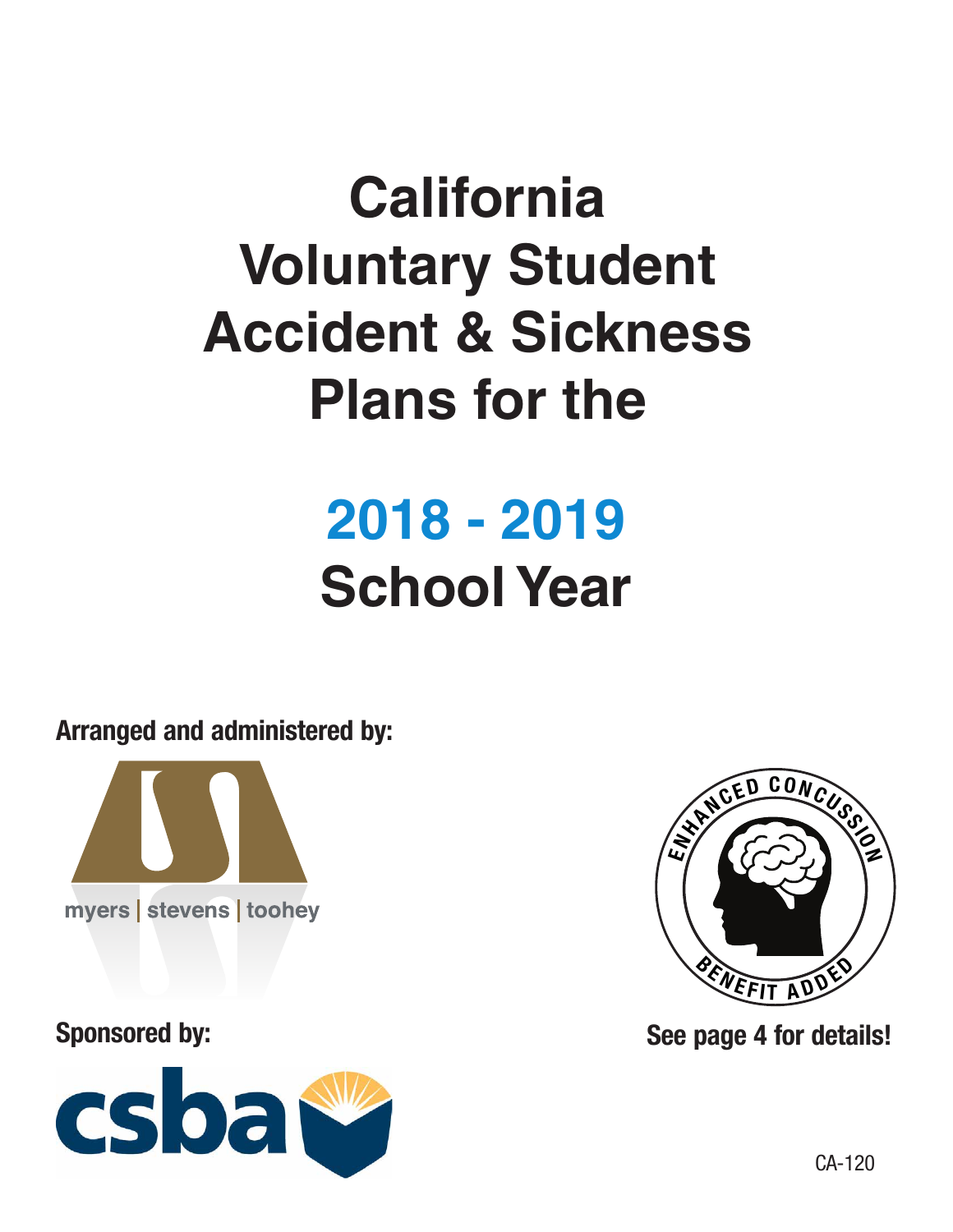## PLAN DESCRIPTIONS

Our voluntary participation plans are a low-cost way for parents to provide protection for their children. They can be used on a standalone basis for those with no other health coverage or as "gap coverage" to assist with the high deductibles, high co-pays and other inside limits common to many of today's health plans. They offer complete freedom of choice of provider!

#### Student Accident & Sickness Plan

Covers Injuries sustained and Sickness commencing while covered under the plan. Coverage protects your student 24 hours a day, anywhere in the world, including participating in all interscholastic sports, except high school tackle football. Repatriation and Medical Evacuation benefits are included.

#### \$200,000 maximum coverage per Injury • \$50,000 maximum coverage per Sickness • \$10,000 accidental death benefit

There is a \$50 deductible per Injury or Sickness.

Any student of a participating School or School District, grades P-12, is eligible to purchase the Student Accident & Sickness Plan. The first payment provides coverage for the remainder of the month premium is received by the Company plus the following month. Thereafter, premium is billed and payable every two months. If subsequent payments are not made for any reason, the student's coverage under the Student Accident & Sickness Plan will end. However, the student will be covered under the School-Time Low-Option Plan, with a \$1,500 maximum per injury, for the remainder of the School Year.

#### Tackle Football Accident Plans

Covers injuries caused by accidents occurring:

- While practicing or playing in interscholastic high school tackle football activities which are School-sponsored and directly supervised, including spring practice and summer conditioning, weight training and passing league; and
- While traveling for football in a School Vehicle or traveling directly and without interruption between School and off-campus sites for such activities provided travel is arranged by and is at the direction of the School.

NOTE: Football coverage can be made effective as early as May 1st, 2018.

#### Full-Time (24/7) Accident Plans

Covers injuries caused by accidents occurring 24 hours a day, anywhere in the world, except while participating in interscholastic tackle football. Note: Faculty/staff are also eligible for this plan!

#### School-Time Accident Plans

Covers injuries caused by accidents occurring:

- While on School premises during the hours and on the days when the School's regular classes are in session, including one hour immediately before and one hour immediately after regular classes, while the Covered Person is continuously on the School premises;
- While participating in or attending School-sponsored and directly supervised School Activities including interscholastic athletic activities and non-contact spring football (except interscholastic high school tackle football);
- While traveling directly and without interruption: to or from residence and School for regular attendance; or School and off-campus site to participate in School-sponsored and directly supervised School Activities provided travel is arranged by and is at the direction of the School;
- While traveling in School Vehicles at any time.

#### Dental Accident Plan

Covers injuries to teeth caused by accidents occurring anywhere in the world, 24 hours a day, including participation in all sports and all forms of transportation. The "Benefit Period" under the dental plan provides accident dental benefits for up to one year from the date of first Treatment. However, the benefit period for an Injury may be extended each year, provided that: coverage is renewed prior to October 1, the student remains enrolled in grades P-12, and written notice is received by the Company at the time of injury that further Treatment will be deferred to a later date.

Coverage is not limited to treatment of sound, natural teeth. We pay a maximum of \$75,000 up to 100% of the Usual, Customary and Reasonable charges for Treatment of injured teeth, including repair or replacement of existing caps and crowns. (We do not pay for damage to or loss of dentures or bridges or damage to existing orthodontic equipment.)

#### Pharmacy SmartCard ™

Available to students, their families and school staff through our partnership with National Pharmaceutical Services (NPS), the SmartCard offers savings of up to 95% of prescription drug costs and is accepted at over 63,000 pharmacies nationwide. In addition, the program can provide "Instant Alerts" to potential medication interactions to better protect your family along with unique "Proof of Savings" reports mailed directly to you every six months.

After payment has been processed, NPS will send an ID card that can be presented each time a member needs a prescription filled. All members of the household may participate.

The SmartCard is not an insurance product and is not insured by BCS Insurance Company.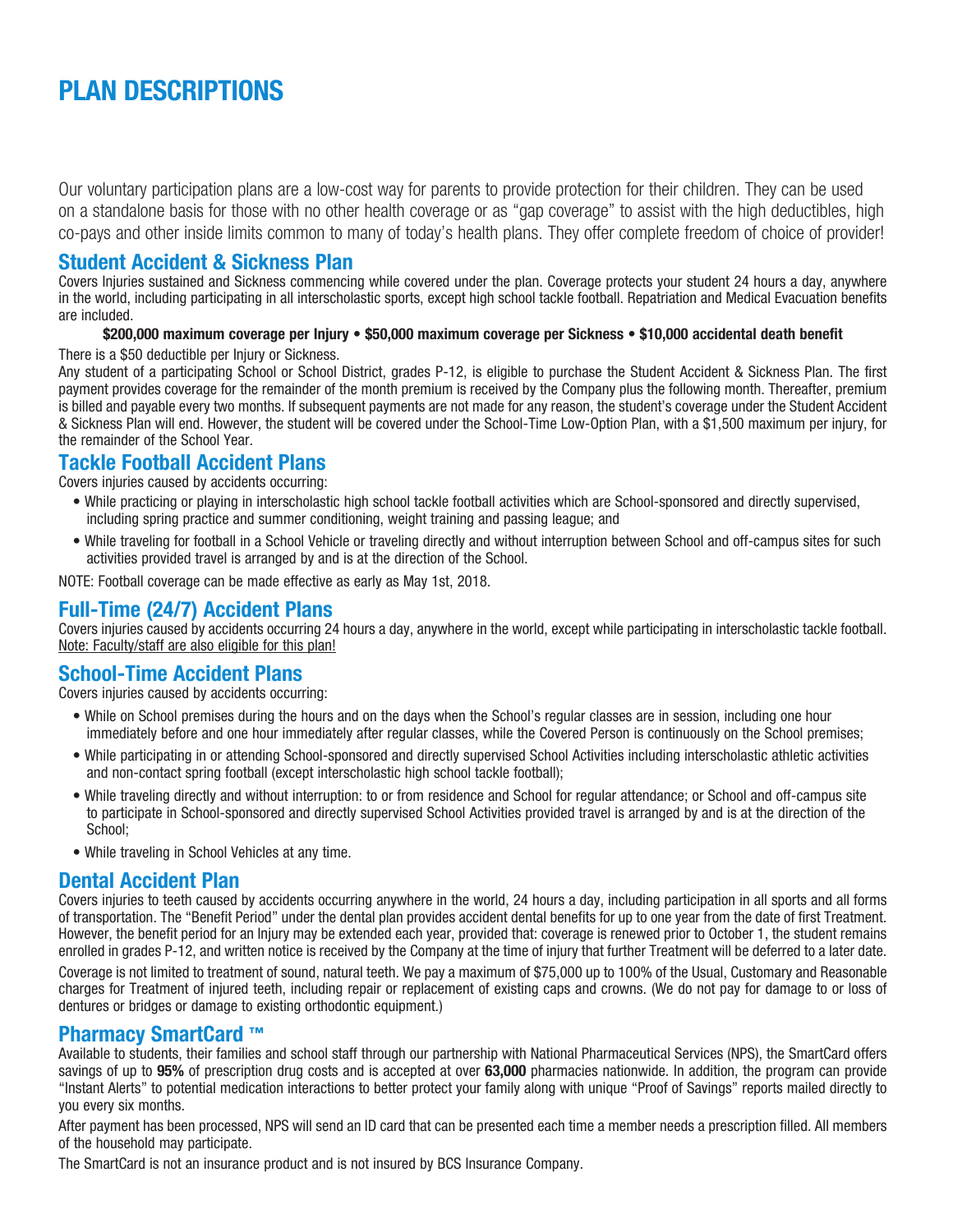## VOLUNTARY BENEFITS

Below are two distinct schedules of benefits for the District to choose from. Each schedule includes several levels of accident coverage: a School-Time, Full-Time (24/7) or Tackle Football only basis. In addition, we offer a Student Accident & Sickness Plan, Dental Accident Plan and Pharmacy SmartCard.

We will pay benefits only for covered Injuries sustained or Covered Sickness commencing while insured under this School Year's plan. Benefits payable will be based on the Usual, Customary and Reasonable charges incurred for covered medical and dental services, as defined by the Policy, subject to exclusions, requirements and limitations. We do not pay for a service or supply unless it is Medically Necessary and listed in the Description of Benefits, below. Applicable benefits mandated by the state of residence will be included in the covered expenses. Applies to all voluntary plans except the Dental Accident Plan.

Parents may take their child to any provider they choose; however, seeking treatment through a First Health contracted provider may reduce out-of-pocket costs.

|                                                                                                                                                   |                              | <b>The Provider Network Discount</b><br>(PND) Package |                              |                        | <b>The Scheduled Benefit</b><br><b>Package</b> |                      |                                                       |
|---------------------------------------------------------------------------------------------------------------------------------------------------|------------------------------|-------------------------------------------------------|------------------------------|------------------------|------------------------------------------------|----------------------|-------------------------------------------------------|
| <b>Covered Benefit Levels</b>                                                                                                                     | Low Option                   | Mid Option                                            | <b>High Option</b>           | Low Option             | Mid Option                                     | <b>High Option</b>   | <b>Student Accident &amp;</b><br><b>Sickness Plan</b> |
| Plan Name                                                                                                                                         | <b>MAXIMUMS PER ACCIDENT</b> |                                                       | <b>MAXIMUMS PER ACCIDENT</b> |                        |                                                | \$50,000 Maximum per |                                                       |
| <b>Tackle Football Accident Plan</b>                                                                                                              | \$25,000                     | \$50,000                                              | \$75,000                     | \$25,000               | \$50,000                                       | \$75,000             | <b>Sickness</b>                                       |
| <b>Full-Time 24/7 Accident Plan</b>                                                                                                               | \$50,000                     | \$100,000                                             | \$150,000                    | \$50,000               | \$100,000                                      | \$150,000            | \$200,000 Maximum                                     |
| School-Time Accident Plan                                                                                                                         | \$25.000                     | \$50,000                                              | \$75,000                     | \$25,000               | \$50,000                                       | \$75,000             | per Accident                                          |
| Deductible Per Covered Accident/Sickness                                                                                                          | \$200                        | \$100                                                 | \$50                         | \$0                    | \$0                                            | \$0                  | \$50                                                  |
| <b>Covered Expenses</b>                                                                                                                           |                              | <b>BENEFIT MAXIMUMS</b>                               |                              |                        | <b>BENEFIT MAXIMUMS</b>                        |                      | <b>BENEFIT MAXIMUMS</b>                               |
| Hospital Room & Board - Paid up to                                                                                                                | 80%                          | 80%                                                   | 90%                          | \$500/Day              | \$600/Day                                      | \$750/Day            | 80% Semi Private Room<br>Rate                         |
| Inpatient Hospital Miscellaneous Charges.<br>Services described below are paid as<br>scheduled. All other miscellaneous charges<br>- Paid up to   | 80% to<br>\$2,000/Day        | 80% to<br>\$2,500/Day                                 | 90% to<br>\$3,000/Day        | \$800/Day              | \$1,000/Day                                    | \$1,750/Day          | 80% to \$4,000/Day                                    |
| Intensive Care Unit - Paid up to                                                                                                                  | 80%                          | 85%                                                   | 90%                          | \$1,500/Day            | \$1.800/Dav                                    | \$2,400/Day          | 80%                                                   |
| Hospital Emergency Room (room & supplies)<br>incurred within 72 hours of an Injury                                                                |                              | 100%                                                  |                              |                        | 100%                                           |                      | 100%                                                  |
| Emergency Room Physician Charges                                                                                                                  |                              | 100%                                                  |                              |                        | 100%                                           |                      | 100%                                                  |
| Outpatient Surgical (room & supplies)                                                                                                             | \$2,500                      | \$3,000                                               | 90% to \$5,000               | \$750                  | \$900                                          | \$1,600              | 80% to \$4,000                                        |
| Physician Non-Surgical Treatment & Exam<br>(excluding Physical Therapy)                                                                           | 80%                          | 80%                                                   | 90%                          |                        | See benefits below                             |                      | 80%                                                   |
| <b>First Visit</b>                                                                                                                                |                              |                                                       |                              | \$70                   | \$80                                           | \$100                | 80%                                                   |
| Each Follow Up Visit                                                                                                                              |                              | See benefits above                                    |                              |                        | \$55                                           | \$65                 | 80%                                                   |
| Consultation (when referred by attending<br>Physician)                                                                                            |                              |                                                       |                              | \$200                  | \$250                                          | \$300                | 80%                                                   |
| <b>Surgeon Services</b>                                                                                                                           | 80%                          | 80%                                                   | 90%                          | 60%                    | 75%                                            | 90%                  | 80%                                                   |
| Assistant Surgeon Services                                                                                                                        | 80%                          | 80%                                                   | 90%                          |                        | 25% of Surgical Allowance                      |                      | 80%                                                   |
| Anesthesiologist Services                                                                                                                         | 80%                          | 80%                                                   | 90%                          |                        | 25% of Surgical Allowance                      |                      | 80%                                                   |
| Physiotherapy (includes related office visits)<br>when prescribed by a Physician                                                                  | 80% to \$500                 | 80% to \$750                                          | 90% to \$1,000               | \$50/Visit to<br>\$500 | \$60/Visit to<br>\$600                         | \$75/Visit to \$900  | 80% to \$2,000                                        |
| X-Ray Examinations (including reading)                                                                                                            | 80% to \$500                 | 80% to \$750                                          | 90% to \$1,000               | 60% to \$500           | 70% to \$600                                   | 80% to \$700         | 80%                                                   |
| Diagnostic Imaging MRI, Cat Scan                                                                                                                  | 80%                          | 80%                                                   | 90%                          | 60%                    | 60%                                            | 80%                  | 80%                                                   |
| Ambulance (from site of an emergency directly<br>to hospital)                                                                                     | 100%                         | 100%                                                  | 100%                         | 100%                   | 100%                                           | 100%                 | 100%                                                  |
| Laboratory Procedures, Registered Nurse<br>Services, and Rehabilitative Braces                                                                    | 80%                          | 80%                                                   | 90%                          | 60%                    | 80%                                            | 100%                 | 80%                                                   |
| Durable Medical Equipment                                                                                                                         | 80% to \$400                 | 80% to \$750                                          | 90% to \$1,000               | 60% to \$500           | 80% to \$600                                   | 100% to \$800        | 80%                                                   |
| Out-Patient Prescription Drugs (for Injuries<br>only)                                                                                             | 80%                          | 80%                                                   | 90%                          | 60%                    | 80%                                            | 100%                 | 80%                                                   |
| Dental Services (including dental x-rays) for<br>Treatment due to a covered Accident                                                              | 80%                          | 80%                                                   | 90%                          | 60%                    | 80%                                            | 90%                  | 80%                                                   |
| Eyeglass Replacement (for replacement of<br>broken eyeglass frames or lenses resulting<br>from a covered Accident requiring medical<br>attention) | \$500                        |                                                       |                              | \$500                  |                                                |                      | 80%                                                   |
| <b>Medical Evacuation &amp; Repatriation</b>                                                                                                      | \$0                          | \$0                                                   | \$0                          | \$0                    | \$0                                            | \$0                  | 100% to \$10,000                                      |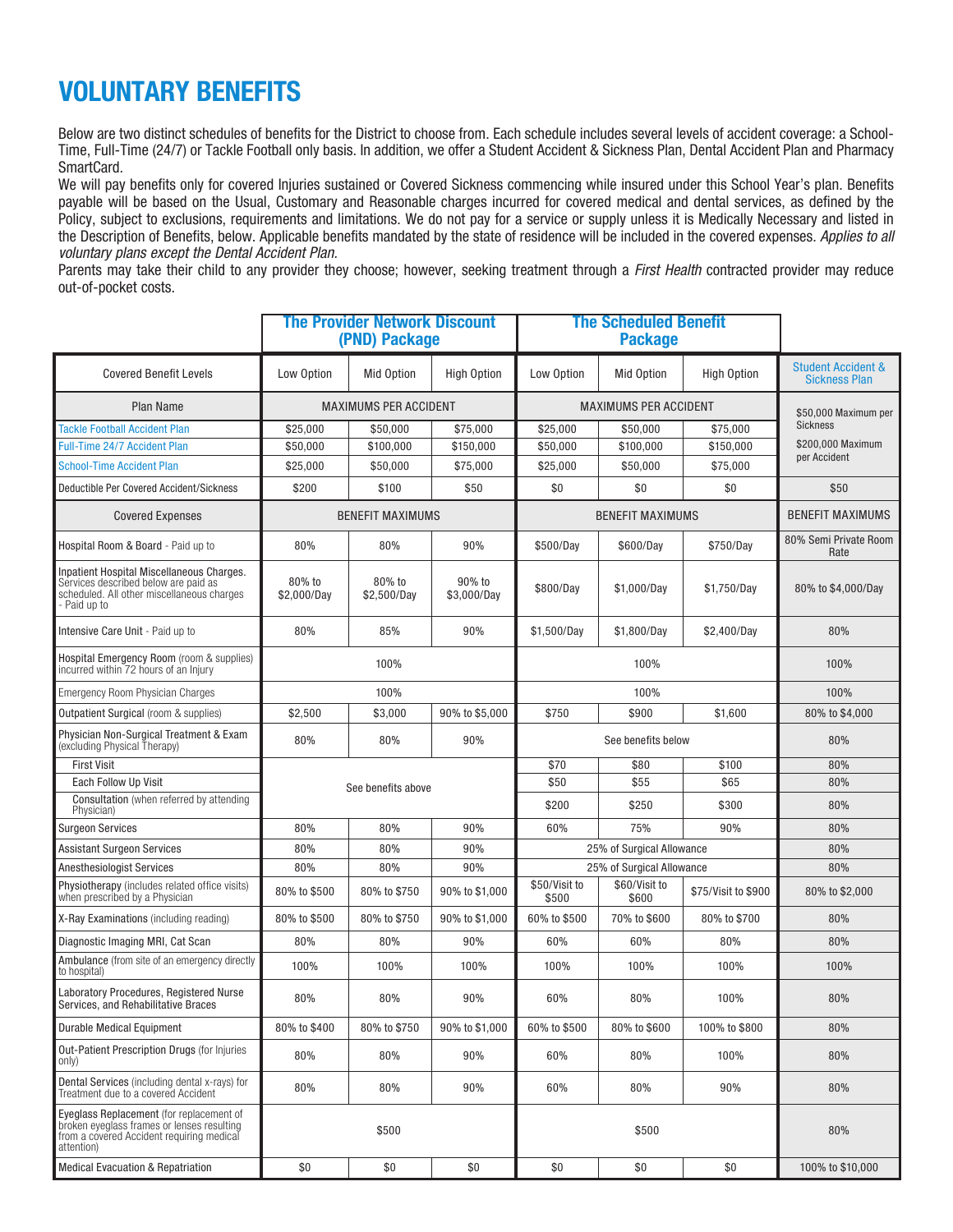# VOLUNTARY RATES

## Plan Rates

Accident-Only Rates: (One-Time Payment Per Student for Entire School Year) **Provider Network Package Scheduled Benefit Package** COVERAGE OPTIONS Low-Option Mid-Option High-Option Low-Option Mid-Option High-Option Interscholastic Tackle Football **\$235 \$295 \$339 \$180 \$235 \$338** Full-Time (24/7) **\$225 \$276 \$328 \$165 \$219 \$317** School-Time **\$53 \$68 \$79 \$39 \$63 \$77**

Student Accident & Sickness Rates: **\$208** First Payment covers the remainder of that month in which it was paid and the month following **\$338** Subsequent payments cover additional two-month periods

Dental Accident Coverage is **\$16** if purchased separately or **\$12** when added to any purchased Plan(s). Pharmacy SmartCard is **\$36** for the entire family for 1 full year.

## Effective Dates

Coverage begins at 11:59 pm on the day that the Company receives a completed enrollment form and payment of premium. Coverage for all plans may begin as early as May 1, 2018.

#### Termination Dates

Full-Time (24/7) and Dental coverages end at 12:01 am on the date School begins regularly scheduled classes for the 2019-2020 School Year.

Interscholastic High School Tackle Football and School-Time coverages end at 11:59 pm on the closing date of regular classes for the 2018-2019 School Year.

Student Accident & Sickness coverage ends at 11:59 pm on the last day of the month for which payment has been made. Coverage may be continued for up to 12 calendar months, or through September 30, 2019, whichever comes first, provided the required payments are made.

#### Additional Benefits

Accidental death, dismemberment, loss of sight, paralysis and psychiatric/psychological counseling benefits (applies to all voluntary plans except the Dental Accident Plan).

In addition to medical benefits, if, within 365 days from the date of Accident covered by the policy, bodily injuries result in any of the following losses, we will pay the benefit set opposite such loss. Only one such benefit (the largest) will be paid for all such losses due to any one Accident.

| $\bullet$ | <b>Accidental Death</b>                                                                                                                                                                                                       | \$10,000 |
|-----------|-------------------------------------------------------------------------------------------------------------------------------------------------------------------------------------------------------------------------------|----------|
| $\bullet$ | Single dismemberment or entire loss of sight in one eye                                                                                                                                                                       | \$20,000 |
| $\bullet$ | Double dismemberment or entire loss of sight in both eyes or paraplegia or hemiplegia or quadriplegia                                                                                                                         | \$30,000 |
| $\bullet$ | Counseling – In addition to the AD&D benefits, we will pay 100% of the Usual, Customary and Reasonable costs of<br>psychiatric/psychological counseling needed after covered dismemberment, loss of sight or paralysis up to: | \$5,000  |

## *ENHANCED CONCUSSION BENEFIT*

If a covered Injury causes a Concussion resulting in the student's required removal from participation in an interscholastic sport, then Covered Expenses will be paid at 100% of the Usual, Customary and Reasonable charges with no Deductible, subject to stated Motor Vehicle benefit maximums, the maximum aggregated benefit amount per injury and all other terms and conditions of the policy.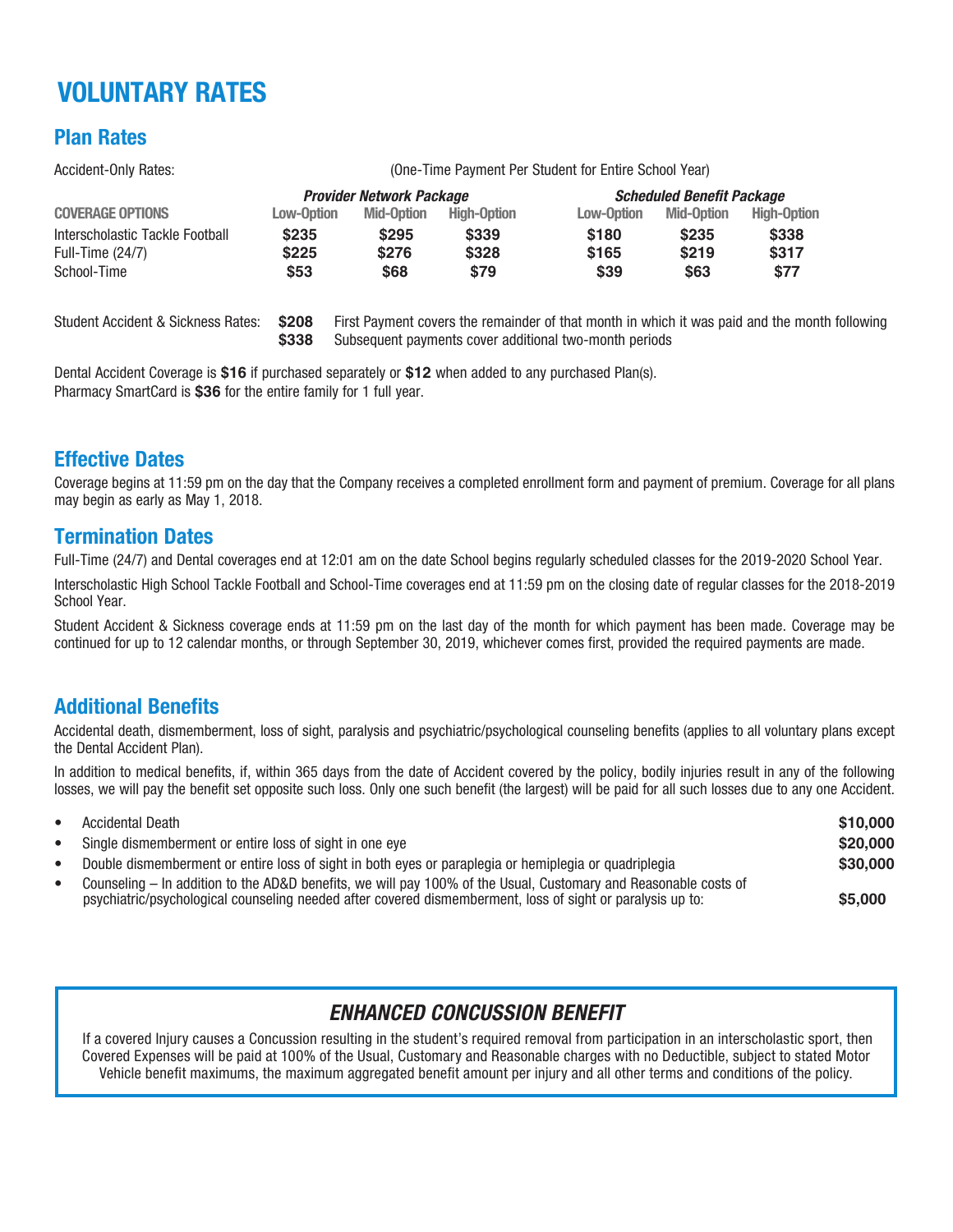## LIMITED ACTIVITIES COVERAGE

The following coverages may be provided to your district at no additional charge in consideration of your district's application and diligent efforts to provide the voluntary Student Accident Coverage materials to the parent/guardian of every student in the district and maintenance of a proper system of signed waiver/proof of insurance (where required by law). Some of these coverages are designed to assist with district compliance of Education Code requirements where applicable.

#### **NOTE:** To receive these coverages, please complete the Limited Activities Agreement attached to the application.

#### Interscholastic Sports Oversight Coverage

Covers injuries to interscholastic athletes who: 1) did not purchase student accident insurance because district personnel inadvertently failed to offer student accident insurance plans to the injured athlete as required by Education Code (where applicable) and 2) did not file a Waiver of Student Insurance, and 3) participated in interscholastic athletics without any insurance coverage. Benefits are paid at 100% of Usual, Reasonable and Customary charges up to a maximum of \$1,500 per Accident.

#### Non-Competing Participants Coverage

Covers injuries occurring while traveling in School-provided and operated vehicles to and from athletic events for which they have been selected by the district to directly assist in the noncompetitive activities associated with the events, e.g., members of school bands, cheerleaders, pompom girls and team managers. Benefits are paid at 100% of Usual, Reasonable and Customary charges up to a maximum of \$1,500 per Accident.

#### One-Day Field Trip Coverage

Covers injuries which occur while your students are attending or participating in School-sponsored one-day field trips which are under the direct and immediate supervision of School personnel.

In order to qualify as a bona-fide "Field Trip", the district must be fully responsible for the students while they are participating in the outing. Benefits are paid at 100% of Usual, Reasonable and Customary charges up to a maximum of \$1,500 per Accident.

Students attending or participating in interscholastic events are not covered under this plan.

#### Blanket Accidental Death Coverage

Provides a \$2,500 accidental death benefit for all of your students and district employees for loss resulting from covered injuries occurring while attending School or participating in activities sponsored and under the direct and immediate supervision of the School during the regular School Year, including all sports and while being transported in a School-provided and operated vehicle.

## Felonious Assault (Counseling Benefit) Coverage

Provides up to a \$1,500 psychiatric or psychological counseling benefit for all of your students for counseling required after a felonious assault. Benefits are provided for any student whose injury occurs during the regular School Year while: traveling directly to or from School; participating in a School-sponsored and supervised activity; or on the School's premises. A felonious assault is an act of violence directed against a student, which results in a bodily Injury for which a student requires and seeks medical Treatment, and the School files a written report with the police within 24 hours of the assault.